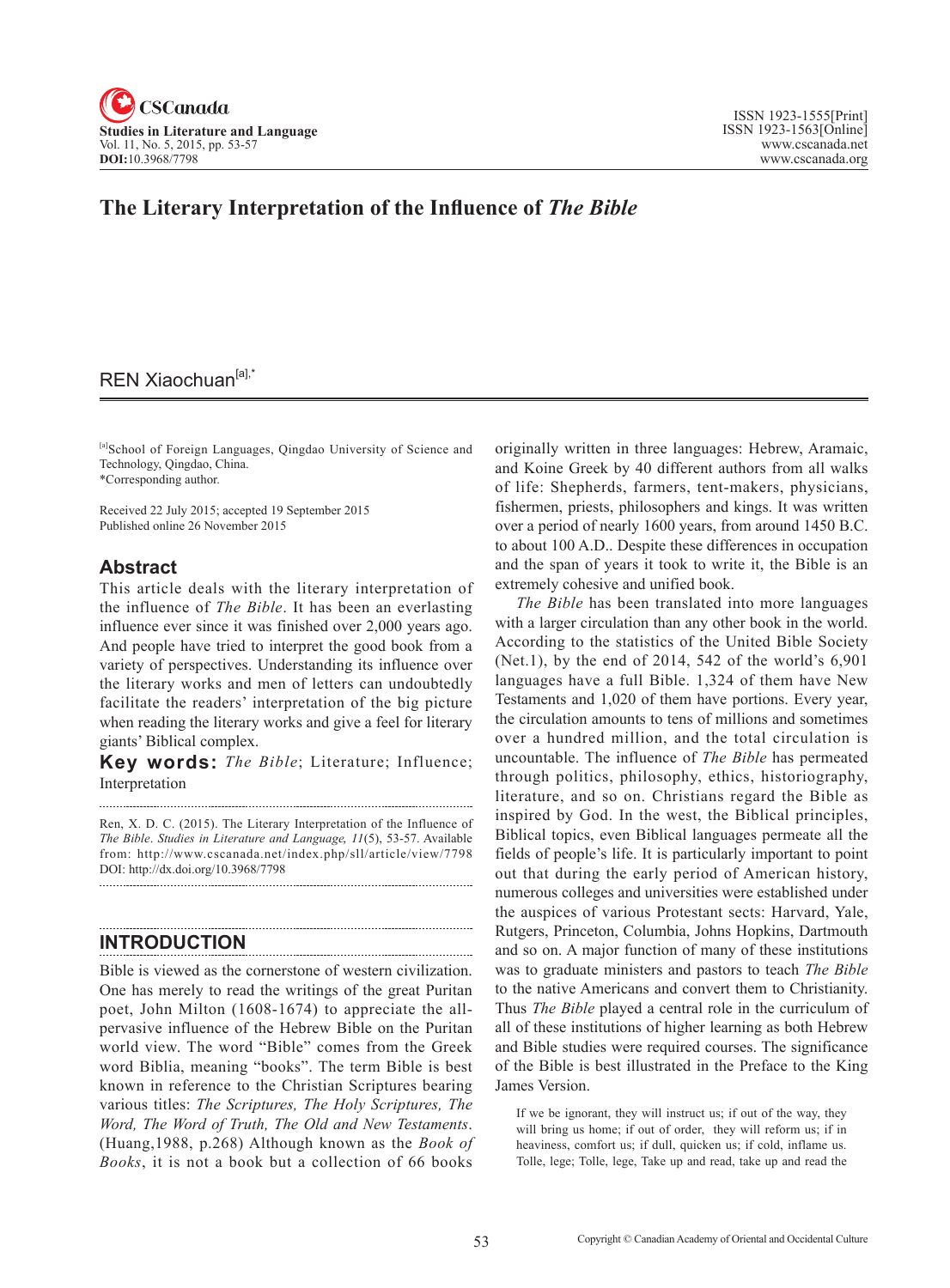Scriptures, (for unto them was the direction) it was said unto S. Augustine by a supernatural voice. Whatsoever is in the Scriptures, believe me, saith the same S. Augustine, is high and divine; there is verily truth, and a doctrine most fit for the refreshing and renewing of men's minds, and truly so tempered, that everyone may draw from thence that which is sufficient for him, if he come to draw with a devout and pious mind, as true Religion requireth.

For the ignorant, they find truth and wisdom; for the lost sheep, they are led in the right way; for the distressed, they are comforted; for the dull, they are quickened. The wealth of the Bible is for everyone.

# **1. THE INFLUENCE OVER WESTERN LITERATURE**

Anyone who explores literature in any depth swiftly recognizes the Bible as a vital key to understanding and interpreting much of Western culture. *The Bible* is undoubtedly a literary classics other than being a religious scripture and a book of history. With a wide variety of literary genres ranging from poetry, prose to letters and life stories (Blackburn, 1976, p.24), it has influenced countless poets and writers throughout the history of Western civilization. Chaucer, Dante, William Shakespeare, John Donne, Nathaniel Hawthorne, Herman Melville, William Baker, T.S. Eliot, and William Faulkner are just a few of the dozens of names of great literary figures of the Western literary tradition whose works bear the imprint of *The Bible*.

Dante Alighieri (1265-1321), in one of the great epics of Western literature, *The Divine Comedy,* described his view of the afterlife. In this fictional account, Dante saw the murder of family members as one of the worst offenses possible. Dante consigned those who have murdered their kindred to the ninth circle of "lower hell". Dante called this level "Caina", drawing from the Genesis 4 narrative of Cain and Abel. In Dante's description, those who kill their own family members are placed in ice up to their necks with their heads bent forward.

Viewed as the father of English poetry, Geoffrey Chaucer (1340?-1400) was a storyteller of genius whose masterpiece is *The Canterbury Tales*, in which he drew stories from many sources (Zhu, 1991, p.116) including *The Bible*. Also, Chaucer introduces in his work many biblical allusions and quotations. The role of the biblical texts and figures in the Canterbury Tales is to be the justification for what the teller is saying. This work is regarded as one of the landmarks of English literature.

Perhaps no writer has assimilated the thoughts and reproduced the words of the Bible more copiously than William Shakespeare (1564-1616) for he has deeply imbibed the Scriptures. Readers will not fail to notice the frequent use of Biblical allusions and figures found in his works. For example, *The Merchant of Venice* is one of the most typical works reflecting the Biblical teaching of justice. We could claim that Shakespeare's works couldn't exist without the Holy Bible.

Perhaps more than any other writer in the English language, John Milton (1608-1674), the great  $17<sup>th</sup>$ century writer and poet, showed the direct influence of the Bible in his works of *Paradise Lost*, *Samson Agonists* and *Paradise Regained*. More than citing a few simple allusions to the Hebrew Scriptures and the New Testament, Milton's works are permeated with scriptural images, echoes, stories, and themes. For instance, *Paradise Lost* relates a story about how Satan resists God rigidly, and tempts the ancestors to convict sins. As a result, they are driven out of Eden by God. The prototype is in Genesis, the first book of the Bible. In short, the Bible influenced John Milton to a greater extent than any other English poet. Milton, Chaucer and Shakespeare are known as the trio of English poetry giants.

Humanity's expulsion from Eden and the lasting consequences of what Christians call "the fall" have haunted poets throughout the centuries. Emily Dickinson (1830-1886), one of America's greatest poets, employed vivid, sometimes startling imagery to make abstract ideas suddenly familiar (Dickinson, 1924, p.108).

EDEN is that old-fashioned House We dwell in every day. Without suspecting our abode Until we drive away. How fair, on looking back, the Day We sauntered from the Door. Unconscious our returning But discover it no more.

Despite being known as a non-Christian, Emily Dickinson was in the dilemma of believing and not believing. She submerged herself in the poem, drained herself off to pursuit beauty in poems and in life. The meditation for Christian and the familiarity for the *Holy Bible* and its teaching give her poems a touch of mysterious beauty.

John Bunyan (1628-1688) is widely known as the writer of the English classic, The Pilgrim's Progress. The peculiar thing is that his book was written in his jail years. In the book Christian meets such well-known characters as Evangelist, Faithful, Pliable and Giant Despair. After his journey of ups and downs, he finally crossed the river to reach the shining city. His language is a happy mixture of homespun phrases and echoes of the English Bible. His book soon established itself as a perennial classic.

Fyodor Dostoevsky (1821-1881), the Russian novelist, brought new qualities of insight to his work. His profound psychological insights have, in the twentieth century, made him one of the most influential and widely read novelists. His Russian Orthodox faith is particularly evident in *Crime and Punishment* and *Brothers Karamazov*, in characters who search for redemption through suffering and love.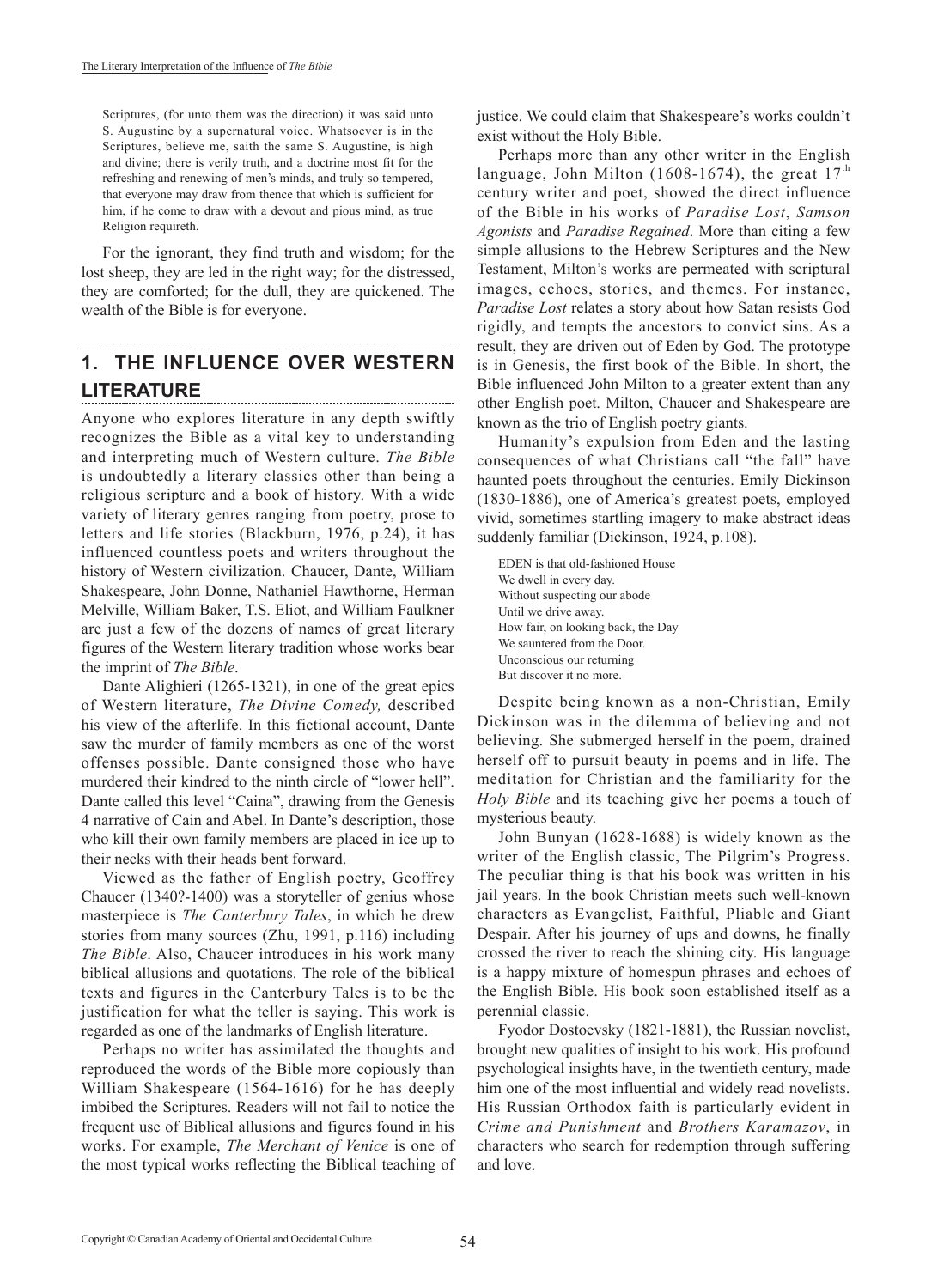Leo Tolstoy (1828-1910), the great Russian novelist and moral philosopher, expressed deeply-felt Christian principles in his work. For instance, *The Resurrection*, one of his three long novels, reflects his social and religious beliefs. His *War and Peace* have been called the greatest novel ever written. *War and Peace* represents an apogee in the history of world literature, but it was also the high point of Tolstoy's personal life. Tolstoy spent his last years as a recluse, writing religious tracts.

In general, *The Bible* can influence authors in various aspects. Poets and writers may take a scene from Scripture as the subject of a poem or story. The language of a piece of writing may echo a passage of Scripture. An author may incorporate a theme from a scriptural book or story in his or her work. It is more true to say that these men of letters are imperceptibly influenced by the good book.

# **2. THE INFLUENCE OVER CHINESE LITERATURE**

Speaking to the influence over Chinese literature, we have to mention one of the major Chinese Bible translations, the Union Version (UV). Actually the story of the Chinese Bible has something in common with the English Bible:

Bishop Westcott has told us that 'the Vernacular Versions of Europe—German, French, Spanish, Italian—were the work of single men'. So it was at first in England, and so it was at first in China. Instead of such names as Wycliffe, and Tyndale, and Coverdale in the one case, we can read Marshman, and Morrison, and Gutzlaff in the other case. But upon these foundations were built, in England, our Authorized and Revised Versions, and in China, the Union Versions (Broomhall, 1934, p.x).

*The Union Version* (UV) is regarded as the most elegant Chinese Bible from the literature aspect.

The fact that translators of UV meant to prepare a version to be used by a wide group of Christians of different church traditions in China makes them take precautions to make certain that the translation would be theologically acceptable to the various groups. (Strandenaes, 1987, p.95)

#### So they

make a special effort to render literally words and phrases which have a theological or ethical import, and which are, or may be, used by any school for proof or support of doctrine, putting explanation in the margin if necessary. (Ibid)

In their opinion, formal correspondence could best accomplish their goal (to make the version widely accepted by Chinese Christians). The other effort for their goal is to avoid localism and low-frequency words. The Bible translators strove to achieve four criteria: (a) use everyday spoken language instead of classical or vernacular Chinese; (b) use simple language so that laymen could understand while listening in the church; (c) be faithful to the original Hebrew, yet still take Chinese elegance into consideration; (d) translate puns

and wordplays literally, instead of giving out literary translations of the hidden meanings.

Generally speaking, the translating principle of UV is literally and formally orientated, which can be confirmed by the analyses of the verbal consistency, voice consistency, word class consistency and sentence length.

This version was firstly rendered in the beginning of last century, so the text shows a classical style for present readers, as "it is a version for the informed educated reader" (Strandenaes, 1987, p.99). On the other hand, the long history also results in a less intelligible text, for many words and expressions become much less popular among Chinese nowadays. Ever since the UV was approved as the official version by Christian Protestant churches in the beginning of last century, it has been the most widely distributed and utilized Chinese translation of *The Bible*.

The Chinese modern writers, living at the beginning of the  $20<sup>th</sup>$  century, took varied attitudes towards Christian culture. Ma Jia gives the following statement in his book *Wondering Under the Cross* (Ma, 1995, p.12).

Therefore, their state of mind and response toward Christian culture was more subtly, complicated than their response to other western cultural forms and philosophies. On one hand, they both needed and demanded the values of Christianity, while on the other hand, they tried their best to avoid or negate its substance form and some of its doctrines. There always existed an invisible wall between Christianity and Chinese modern writers. This was, to a certain degree, an inevitable result because the descendants of a country that had no sense of God could not imagine that the spirit of religion is no less strong than the reason of science. Consequently, although Chinese modern writers once ardently praised Christian culture as "the imaginary Sun", feverishly calling for Christianity and Christian spirit, and devoutly repenting for themselves and the whole nation, they experience tortuous and repeated reversals of belief. At the same time, in the face of a grim, cold, and uncertain environment, they had neither the strength nor the means to retain a pure imaginary state. They failed to lead modern Chinese literature to the serene Garden of Eden.

In the light of the worldview of Christianity, focus is given to some prestigious mainland writers' life and their works. While exploring the formation of their spiritual world, we trace into the spiritual resources guiding their writings.

Religious experience is the product of interaction between personal potential and social environment. (Aganovich, 1989, p.23) Personal potential refers to a psychological experience or the accumulation of life experience with the penetration of Christianity. And social environment is formed by factors ranging from the publication of the Union Version to the introduction of the literary works of Christianity-based writers of the West. The Christian touch of the modern Chinese literature is in a sense the result of the interaction between personal potential and social environment. Also, religion, be it Christianity or non-Christianity, remains to be the living source of literary creation that never dries up (Kuschel, 1995, p.55).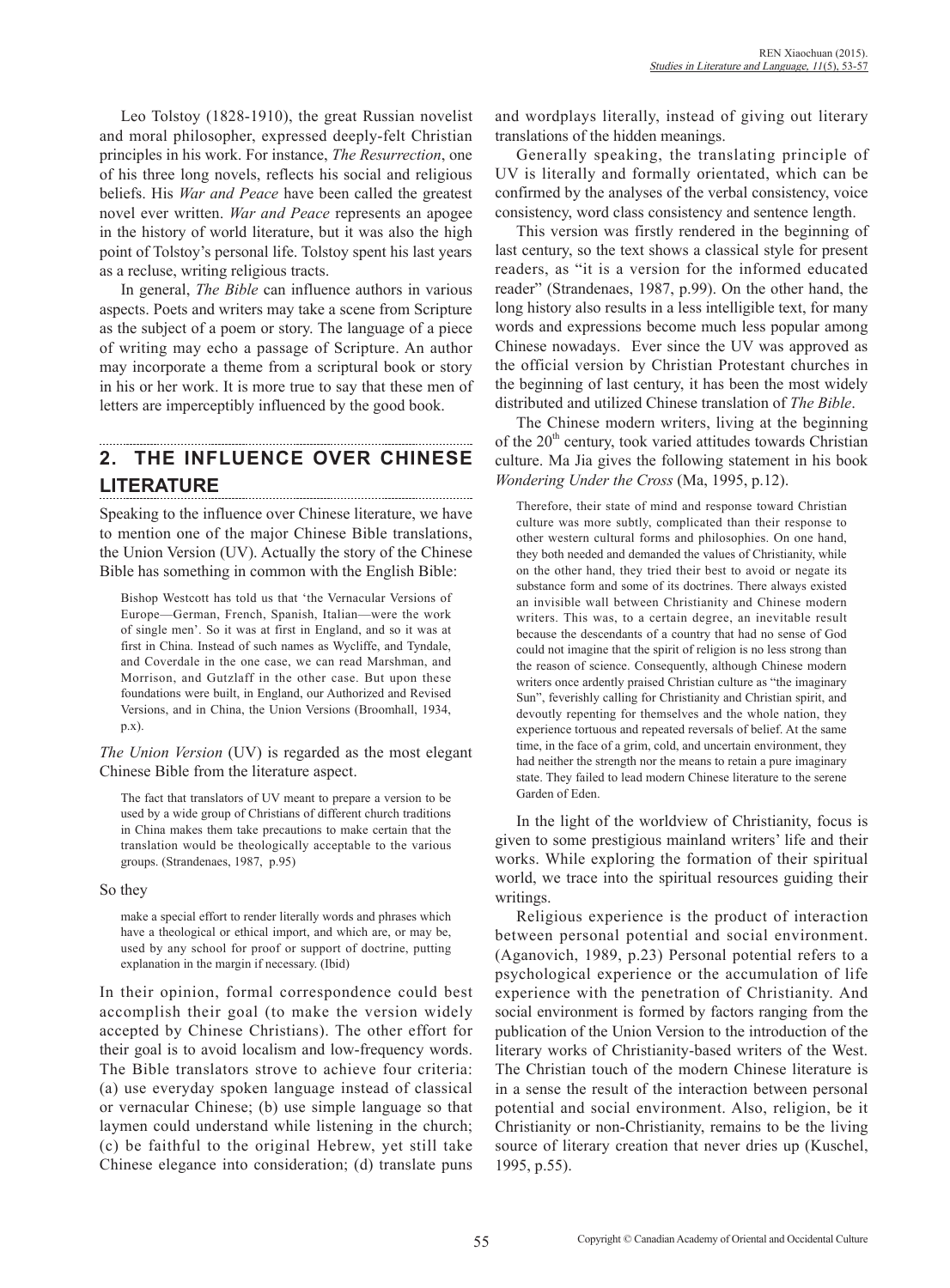In Yang Jianlong's book entitled *The Calling From the Wilderness—The Modern Chinese Writers and the Christian Culture* (Yang, 1998, p.4), he compared the writers with a Biblical figure*—*John the Baptist. In those days John the Baptist came, preaching in the Desert of Judea and calling people to repent for the coming kingdom of heaven. This is he who was spoken of through the prophet Isaiah: "A voice of one calling in the desert, "Prepare the way for the Lord, make straight paths for him." John's clothes were made of camel's hair, and he had a leather belt around his waist. His food was locusts and wild honey (Matthew 3:1-4). It seems that the writers serve as the prophets, calling their people to wake up from their spiritual sleep, but with little response or understanding. They are haunted by deep loneliness for they are willing to sacrifice for the public but they meet with misunderstanding and little acceptance. In a sense, they value highly the Christ's spirit of sacrifice as Jesus Christ saved the whole world at the cost of his life. He is the role model of the intellectuals. And this part of Christianity has a profound influence over their spiritual worlds.

At first, *The Bible* was viewed basically as a religious text and the study of the *Bible* didn't transcend the confines of theology. In the 1950's, Biblical literature studies were initiated by Erich Auerbach's *Mimesis: The Representation of Reality in Western Literature.* After that, many scholars set foot in this field and made great contribution to the study of Biblical literature. Of them, the most outstanding are N. Frye, R. Alter, M. Sternberg, Gabriel Josipovici, Patrick Grant, Frank Kermode, John H. Gottcent, Wesley A. Kort, John B. Gabel and Charles B. Wheeler (Liu, 2004, p.2). The focus changed from the literature of the Bible into the Bible as literature. In China, the move from religion to literature in Chinese Bible translation is demonstrated by three facts: Chinese biblical translators' recognition of the values of the Bible, their translating of the Bible from a literary perspective, and Chinese readership's acceptance of the Chinese Bible versions as literary texts. Yan Fu's translating of Mark 1-4 of the *Revised King James Version* serves as a mark of the beginning of the turn (Ren, 2003). This focus change from the literature of the Bible into the Bible as literature has a profound influence over the field of literature in China. In 1920, Zhou Zuoren affirmed Bible as literature and he gave the following comment on literary Bible (Zhou, 2002, p.160):

Western civilization derives from Greek civilization and Hebrew civilization…The Holy book is a very important reference book for the Hebrew thoughts are basically revealed in it. Then, the humanism of the modern literature also comes from the Christianity, which is worth our attention.

Zheng Zhenze clarified his view by asserting that "*The Old Testament* is the best literature derived from the history of Hebrews in a thousand years and the New Testament works as a collection of the Greek

works."(Ren, 2005, p.237) In 1924, he propagandized the literary value of the Bible. In the 1930's, translators represented by Li Rongfang, Wu Jingxong, Xu Dishan and Zhu Weizhi and Chen Mengjia translated biblical songs in classical Chinese poetic form including the Sao style. In 1940, Gao Bolin published *A Study of Bible and Literature*, in which he distinguished the theological nature from its literary nature. In 1941, Zhu Weizhi finished his *Christianity and Literature* in which he saw the Bible as a literary masterpiece and a cultural classic (Ren, 2005).

Biblical literature studies after the Cultural Revolution began in the 1980's when Zhu Weizhi published his article named *A Brief Introduction to Hebrew Literature: Exploration of the Old Testament as Literature*.

Apart from this, there are other outstanding examples of comprehensive introductions by such authors as Niu Yongmao (*Random Talk on Biblical Literature*), Yang Zhouhan (*The English Translations of the Bible*), Guo Xiumei (*Talk on the King James Version*), and Zhang Kuiwu (*On Literary Characteristics of the Bible*). Aside from these articles, a number of books on biblical literature have appeared. The examples are the *Stories From the Bible* by Zhang Jiuxuan*,* the *Stories From the Bible* translated by Wen Jieruo*,* the *Hebrew Folk Stories*  by Liang Gong and so on.

Also, Chinese translators aimed at elegance together with faithfulness and expressiveness in their Bible translation and they employed some techniques of traditional Chinese literature. Traditional Chinese poetics has played a role of manipulating biblical poetry translations. The Chinese scholars' habit of interpreting religious texts has resulted in a literary appreciation of Chinese Bible versions, which are accepted as translated literary works. The introduction of the Bible into China has enriched literary creation of Chinese writers (Ren, 2005, p.iii). Take translation of biblical poems for example. It displays an orientation toward literary translation, namely, from literally prose-style translation to free translation in poem-style presentation, and further to literary translation in traditional Chinese poem forms.

There exists a special relationship between the modern writers and the Christian culture. For instance, four of them, namely, Xu Dishan, Lin Yutang, Bing Xin and Lao She are baptized. Some writers such as Yu Dafu, Xu Zhimo, Lin Yutang, Xiao Qian receive education at church schools. Still some are influenced by what they see or hear during their overseas study. These figures include Zhou Zuoren, Hu Shi and Ba Jin. Naturally, the Christianity finds its way into their literary works. The use of idioms, the adoption of the means of artistic expressions, and the conception are influenced by the Bible in one way or another. Yu Dafu quotes Matthew in his novel named *Moving to the South*. In Cao Yu's first edition of the play entitled *Sunrise,* he quoted seven times from the Old and New Testament to illustrate the theme of the play.